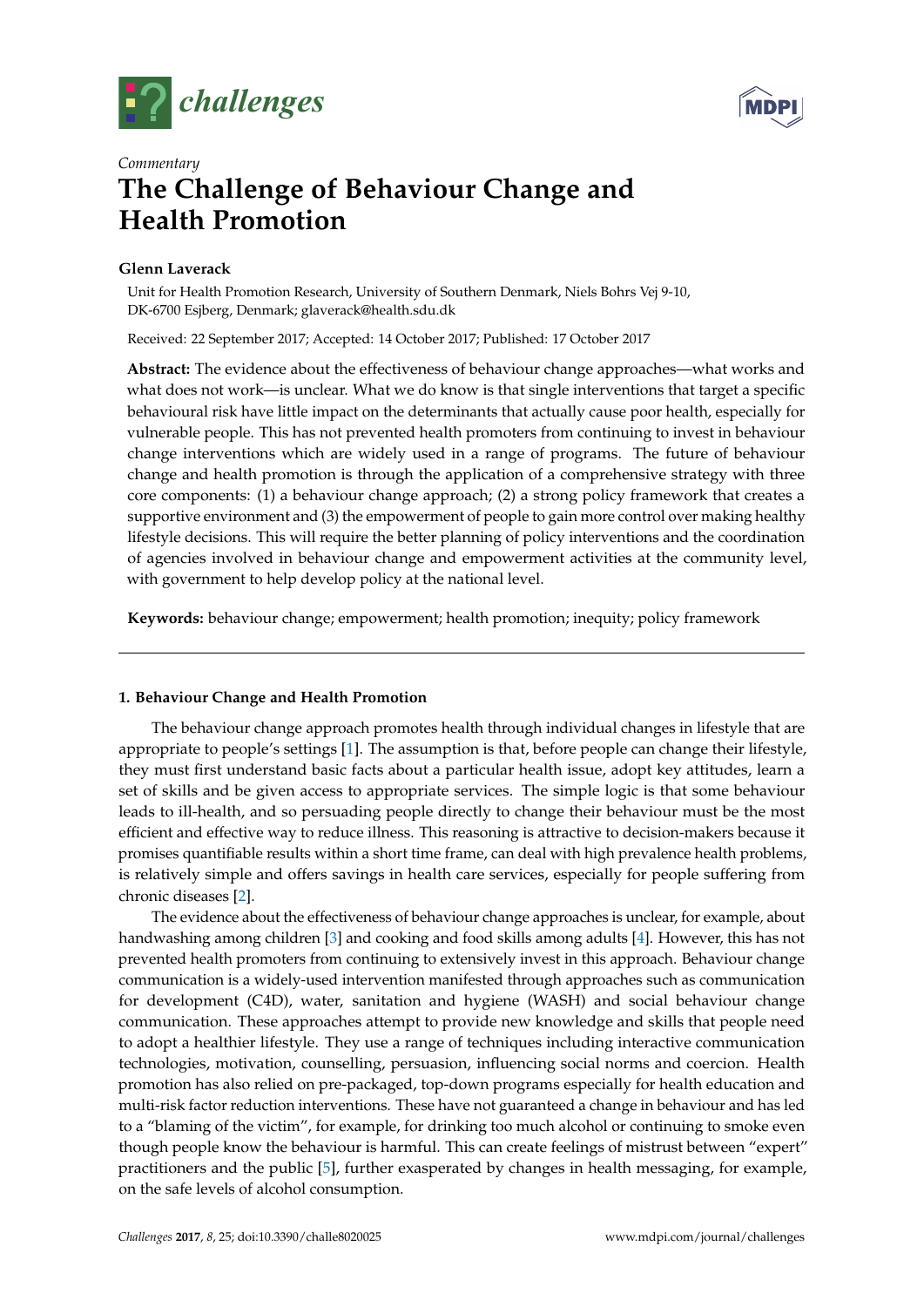Fundamentally, people do not resist change, but they do resist being changed. This is a situation made worse by health promotion programs that have an over-reliance on didactic styles of communication, inadequate audience segmentation, inappropriate message content and weak material development [\[6\]](#page-2-5). The art of health promotion is knowing when and how to use the science to produce a desired outcome but many practitioners lack the competence and confidence to achieve this in different contexts [\[7\]](#page-3-0).

Behaviour change and health promotion can be made more effective and sustainable if the following elements are included (1) a strong policy framework that creates a supportive environment and (2) an enablement of people to empower themselves to make healthy lifestyle decisions.

## **2. Behaviour Change and Policy Frameworks**

Despite decades of acknowledging the direct influence of poverty, unemployment and housing on people's health, the policy problems often end up being defined as a behavioural risk such as physical inactivity. We know that diseases are caused by a complex interaction of factors; in particular, those that are driven by political, social and economic determinants. The importance of a broader determinants approach is recognised in health promotion work that moves beyond the individual behavioural model. However, this requires an understanding that health is determined by how societies themselves are structured and the political nature of health policy agendas [\[8\]](#page-3-1).

Health promotion interventions that directly address behavioural risks can, at best, support policy to promote health and, at worse, maintain inequalities in society. This is because behaviour change approaches have little impact on the broader conditions that create poor health, especially for vulnerable people such as migrants, low socio-economic and indigenous groups. Behaviour change approaches are better implemented as part of a wider, comprehensive policy framework and not as a single intervention that relies on top-down, communication strategies to target a specific disease or behaviour.

In Estonia, 89% of schoolchildren drink sugar-sweetened beverages. The Estonian government has used a policy framework to reduce the consumption of sugar-sweetened drinks which are associated with increased energy intake and higher risks for poor oral health and weight gain. The behaviour change strategy uses a policy framework with four options: (1) regulation of food advertising; (2) labelling of sugar-sweetened beverages and raising awareness about their health effects; (3) school health promotion interventions and nutrition policies; and (4) imposing taxes on sugar-sweetened beverages, subsidizing other food groups and/or substituting alternative beverages. It was concluded that these options complement each other and, if implemented in combination, would help to reach the goal of better health outcomes [\[9\]](#page-3-2).

Comprehensive, multicomponent interventions are more appropriate to change behaviours that can lead to negative health effects. In particular, a strong policy framework is empowering because it gives people more control over their lives, rather than simply telling them what to do. Behaviour change interventions must therefore be supportive of a strong policy framework.

#### **3. Behaviour Change, Participation and Empowerment**

Health promotion programs are often dependent on the participation of targeted people. People also want to participate and will do so in large numbers if they are properly engaged and have a shared interest in the program. Successful participation should be congratulated; for example, the "walking for health" project recruited 8300 volunteer walk leaders [\[10\]](#page-3-3) and the Heritage Lottery Fund [\[11\]](#page-3-4) recruited 5900 park friends and user groups across the UK (up 1100 from the previous year). However, participation is insufficient to help people to empower themselves and to take the necessary actions to have a healthier lifestyle.

If the health promotion approach gives the practitioner the authority to control the situation for example, through setting the agenda or releasing specific resources—it is less likely to be empowering. If it facilitates a process of needs assessment, capacity building and local action it has a much better chance of being empowering. In practice, an empowerment approach involves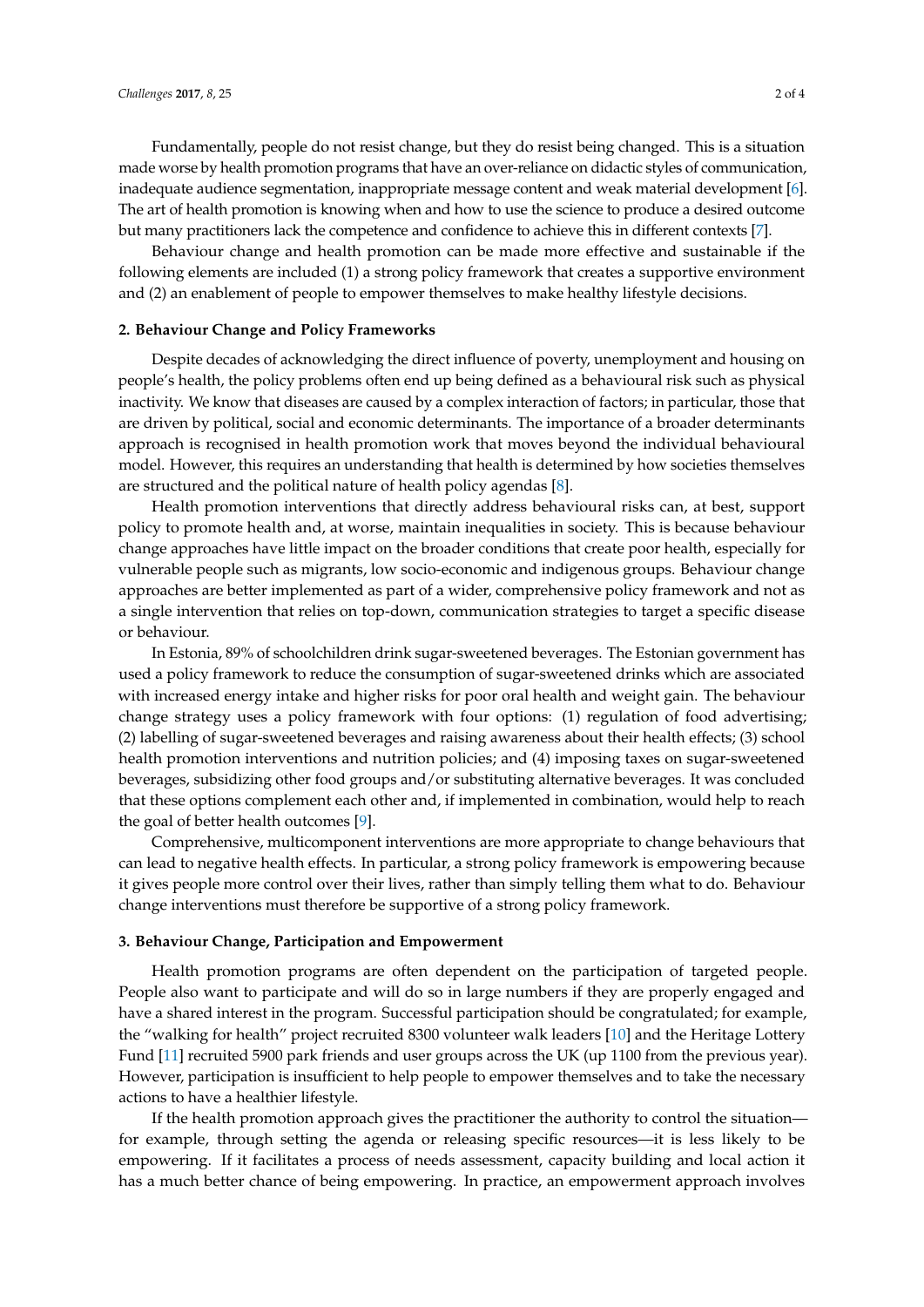helping people to work together to gain more control over their lives and health [\[12\]](#page-3-5) such as by organising exercise classes or self-help groups. The behaviour change approach can be paternalistic and often disregards the individual's own perception of what is important. Furthermore, the behaviour change approach can lead to stigmatization and to increased inequalities in health, as its focus is on individual behaviours instead of the "causes of the causes" of poor health. The empowerment approach does not have these problems but can lead to empowering some groups over others, as the focus is not primarily on health and empowered people might still choose to behave in ways that can damage their health because this is secondary to other personal goals. However, the empowerment approach, on the whole, has been considered to be superior to the behaviour change approach [\[13\]](#page-3-6).

In practice the key question is: "Do I want to help others to empower themselves or to simply change their behaviour?". The added value of empowerment is that it gives the individual, group, or community greater control, in achieving healthier, sustainable lifestyles. The "Altogether Better project", for example, was established in 2008 and has engaged over 18,000 volunteers as community "health champions" who have in turn reached over 104,000 other participants. The project aims at building capacity to empower communities to improve their own health and well-being largely by extending the skills and expertise of local volunteers. The project approach has demonstrated effectiveness in supporting positive behaviour change, improving health, the use of health care services and by decreasing hospital admissions [\[14\]](#page-3-7).

#### **4. The Future of Behaviour Change and Health Promotion**

In reality, the modest success of behaviour change in health promotion programs has been with those at the top of the social gradient and may even, at least temporarily, have led to an increase in health inequalities [\[15\]](#page-3-8). The future of behaviour change and health promotion is through the application of a comprehensive strategy to better enable people to have a healthy lifestyle. A comprehensive strategy includes the points raised in this commentary: (1) a behaviour change approach; (2) a strong policy framework that creates a supportive environment; and (3) the empowerment of people to gain more control over making healthy lifestyle decisions. A comprehensive strategy will require the better planning and coordination of policy frameworks so that they systematically include both community empowerment and behaviour change communication opportunities. The agencies involved in delivering behaviour change and empowerment interventions at the community level will have to work closely together as well as with government to help develop policy at the national level.

**Conflicts of Interest:** The author declare no conflict of interest.

### **References**

- <span id="page-2-0"></span>1. UNDP. *Communication Behaviour Change Tools. Entertainment-Education*; UNICEF: New York, NY, USA, 2002; Volume 1, pp. 1–6.
- <span id="page-2-1"></span>2. Bernier, N. Health promotion program resilience and policy trajectories: A comparison of three provinces. In *Health Promotion in Canada: Critical Perspectives*; O'Neill, M., Rootman, I., Pederson, A., Dupéré, S., Eds.; Canadian Scholars' Press Inc.: Toronto, ON, Canada, 2007.
- <span id="page-2-2"></span>3. Watson, J. Does Targeting Children with Hygiene Promotion Messages Work? The Effect of Handwashing Promotion Targeted at Children, on Diarrhoea, Soil-Transmitted Helminth Infections and Behaviour Change, in Low- and Middle-Income Countries. *Trop. Med. Int. Health* **2017**, *22*, 526–538. [\[CrossRef\]](http://dx.doi.org/10.1111/tmi.12861) [\[PubMed\]](http://www.ncbi.nlm.nih.gov/pubmed/28244191)
- <span id="page-2-3"></span>4. Hollywood, L.; Surgenor, D.; Reicks, M.; McGowan, L.; Lavelle, F.; Spence, M.; Raats, M.; McCloat, A.; Mooney, E.; Caraher, M.; et al. Identification of behavior change techniques applied in interventions to improve cooking skills and food skills among adults. *Crit. Rev. Food Sci. Nutr.* **2017**, 1–14. [\[CrossRef\]](http://dx.doi.org/10.1080/10408398.2017.1344613) [\[PubMed\]](http://www.ncbi.nlm.nih.gov/pubmed/28678613)
- <span id="page-2-4"></span>5. Syme, L. Individual vs. Community Interventions in Public Health Practice: Some thoughts about a New Approach. *Vichealth Lett.* **1997**, *2*, 2–9.
- <span id="page-2-5"></span>6. Corcoran, N. *Communicating Health: Strategies for Health Promotion*, 2nd ed.; SAGE Publications: London, UK, 2013.